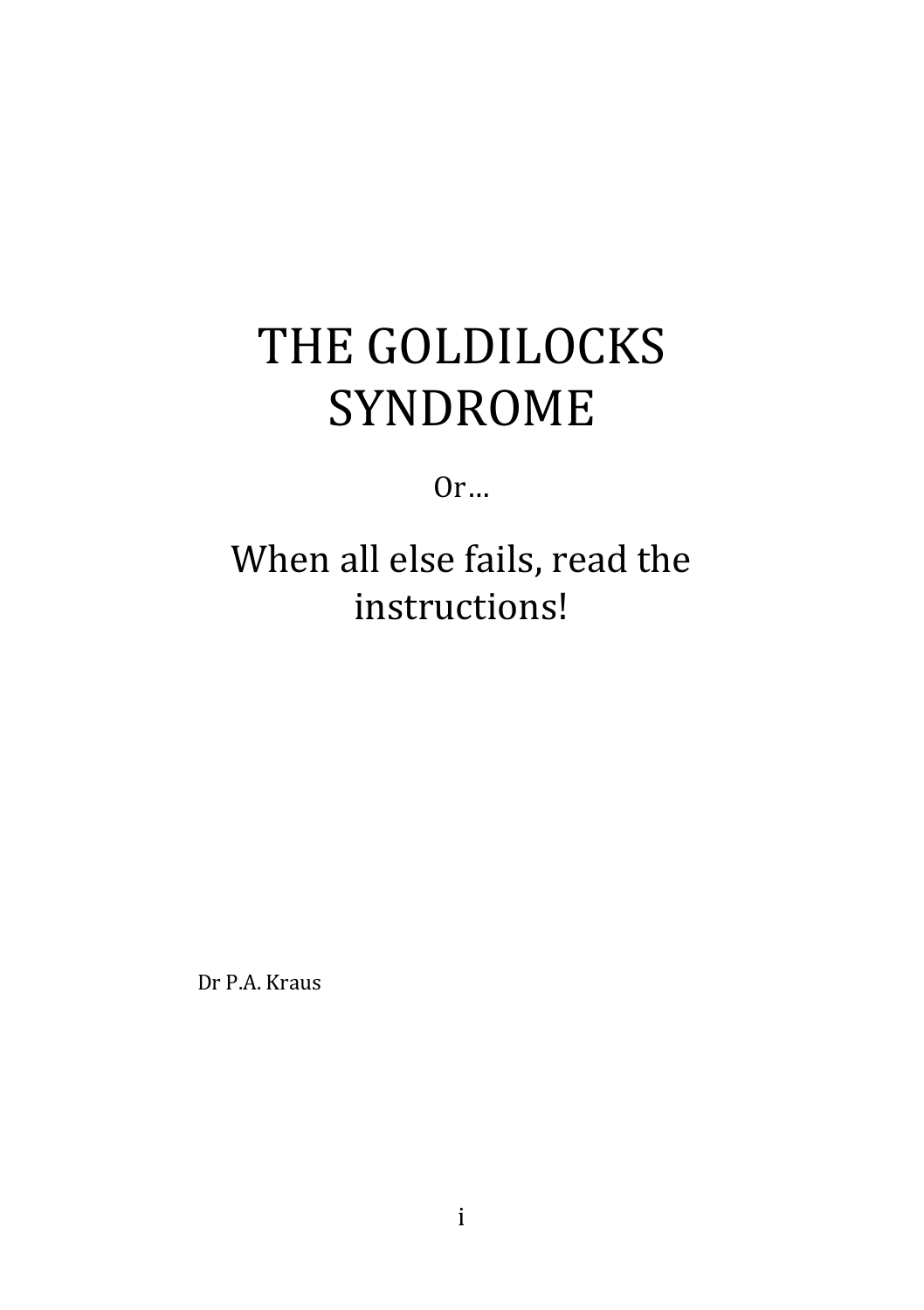Copyright 2019 Dr P.A. Kraus PO Box 514 Bribie Island QLD 4507 Australia kraus1@bigpond.com

Scripture taken from the New King James Version®. Copyright  $\odot$  1982 by Thomas Nelson. Used by permission. All rights reserved.

Scriptures taken from the Holy Bible, New International Version®, NIV®, Copyright © 1973, 1978, 1984, 2011 by Biblica, Inc.™ Used by permission of Zondervan. All rights reserved worldwide. www.zondervan.com The "NIV" and "New International Version" are trademarks registered in the United States Patent and Trademark Office by Biblica, Inc.<sup>™</sup>

ISBN 978-0-646-80062-2 

Printed by Digital Print Australia 135 Gilles Street, Adelaide South Australia 5000 www.digitalprintaustralia.com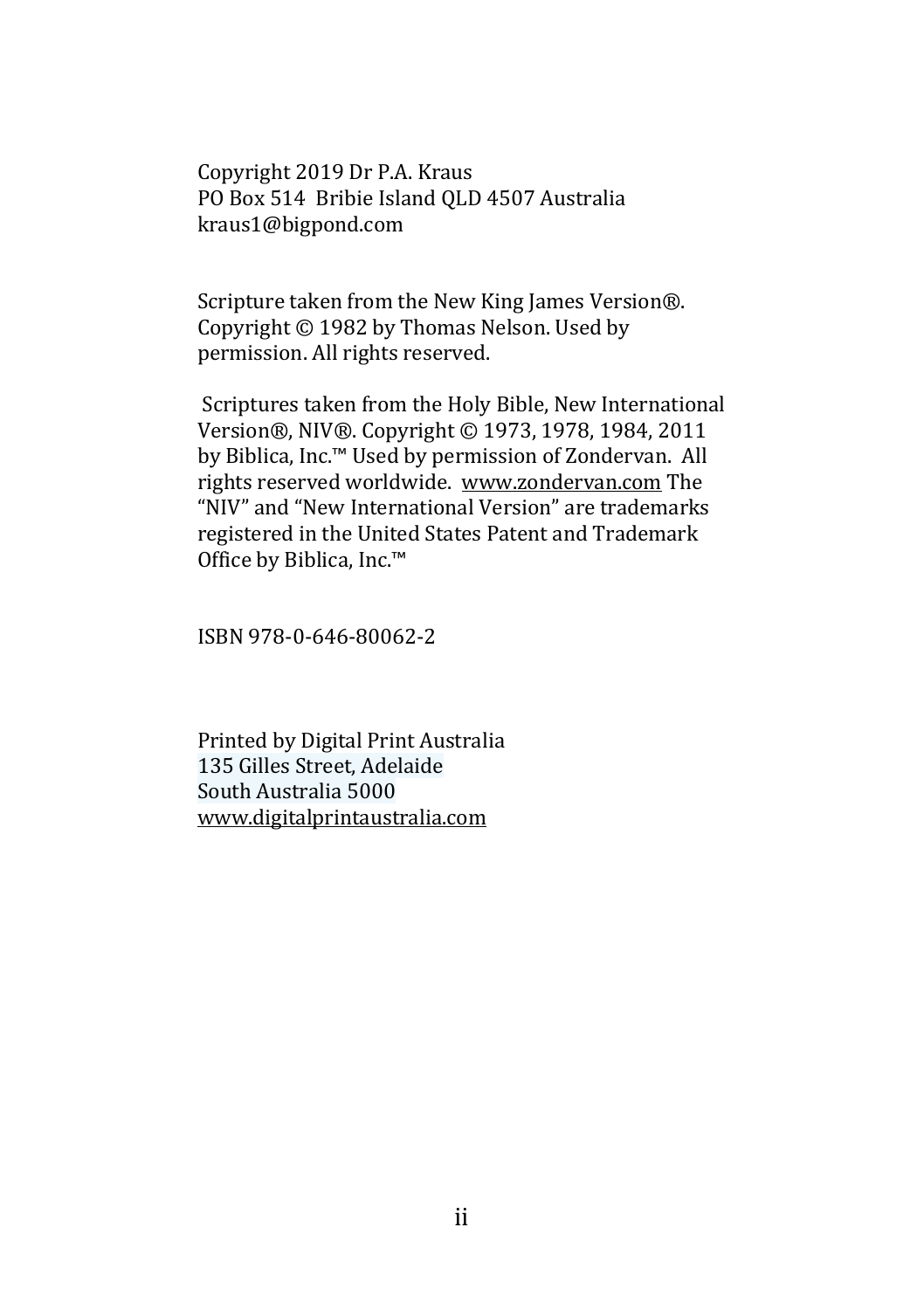#### **CONTENTS**

| Chapter1: The Goldilocks Syndrome and Other Stories 1   |    |  |
|---------------------------------------------------------|----|--|
| Chapter2: Is there a Manufacturer?                      | 10 |  |
| Chapter 3: Did This Really Just Happen?                 | 14 |  |
| Chapter 4: What Motivates People?                       | 27 |  |
| Chapter 5: How Do We Know What To Believe?              | 33 |  |
| Chapter 6: Characteristics of Believers                 | 37 |  |
| Chapter 7: Do We Always Need To Understand?             | 43 |  |
| Chapter 8: Where Do You Hide a Tree<br>and              |    |  |
| What Do You Teach Your Kids?                            | 50 |  |
| Chapter 9: Is the Bible Authentic?                      | 55 |  |
| Chapter 10: "New Testament" Accuracy                    | 58 |  |
| Chapter 11: The "Old Testament" or T'Nach               | 61 |  |
| Chapter 12: What Is the Bible's Message?                | 72 |  |
| Chapter 13: "In the Beginning"                          | 74 |  |
| Chapter 14: "The Bible Is Not a Textbook of Science" 77 |    |  |
| Chapter 15: Dinosaurs, Humans and Questions             | 81 |  |
| Chapter 16: Dating                                      | 88 |  |
| Chapter 17: Evolution                                   | 92 |  |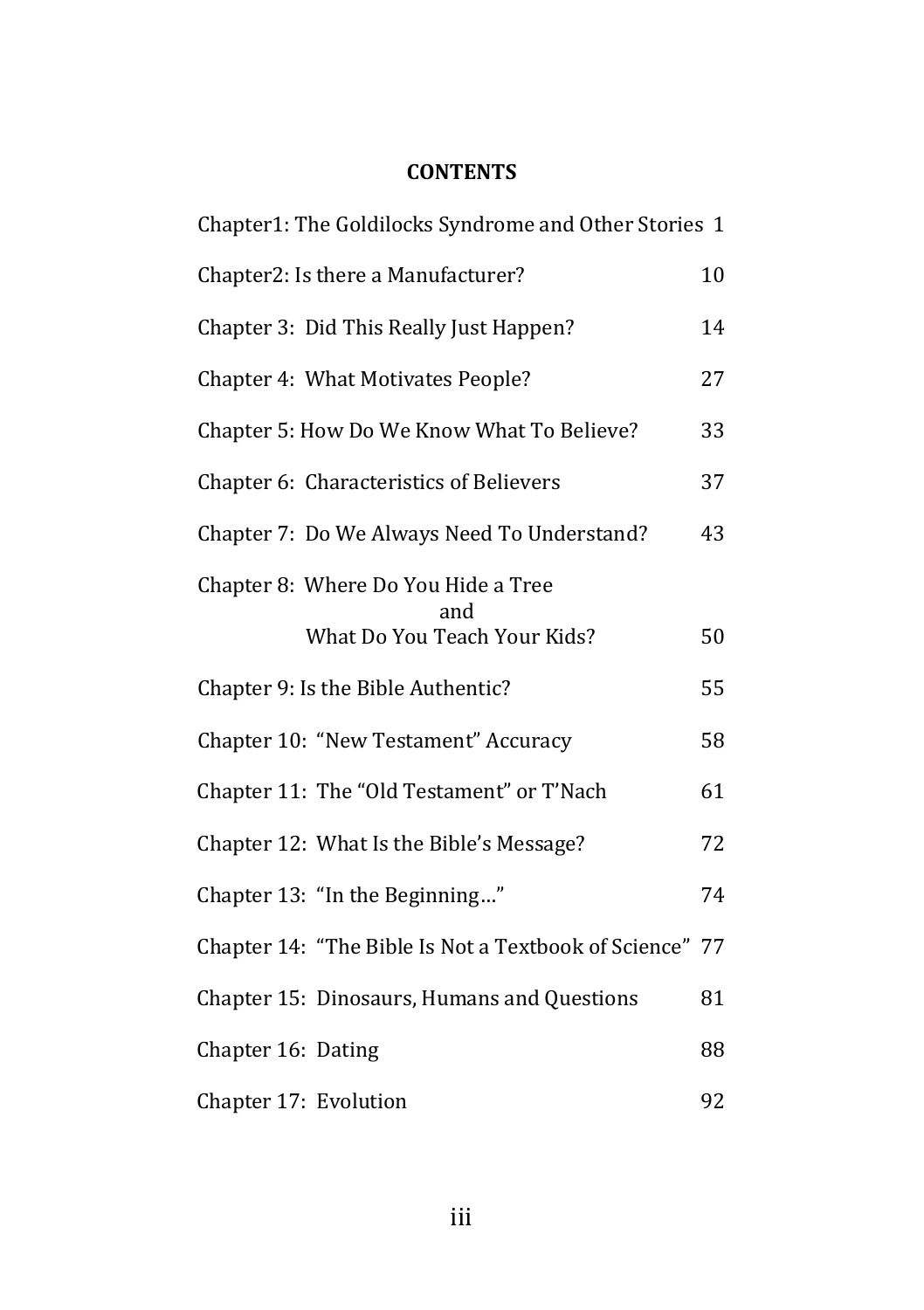|                       | Chapter 18: "But We Thought It Was a Real Faint"                                  | 105 |
|-----------------------|-----------------------------------------------------------------------------------|-----|
|                       | Chapter 19: The Creation of Humans                                                | 109 |
|                       | <b>Chapter 20: Political Correctness</b>                                          | 113 |
|                       | Chapter 21: Women Marriage and Sex                                                | 117 |
|                       | Chapter 22: Homosexuality                                                         | 124 |
|                       | Chapter 23: Women In Leadership in the Bible                                      | 132 |
|                       | Chapter 24: What Happened Next?<br>Genesis Chapter 3                              | 136 |
|                       | Chapter 25: The Meaning of Life                                                   | 146 |
| Chapter 26: Sacrifice |                                                                                   | 149 |
|                       | Chapter 27: Genesis Continued:<br>To Noah and the Flood                           | 160 |
|                       | Chapter 28: To the Tower of Babel -<br>The Origin of Race                         | 175 |
|                       | Chapter 29: Abraham to Israel                                                     | 177 |
|                       | Chapter 30: Joseph, Origin of the Jews and the<br>Importance of the Jewish Nation | 190 |
|                       | Chapter 31: The Exodus from Egypt                                                 | 200 |
|                       | Chapter 32: The Rest of the Bible: Old Testament                                  | 209 |
|                       | Chapter 33: The Rest of the Bible: New Testament                                  | 229 |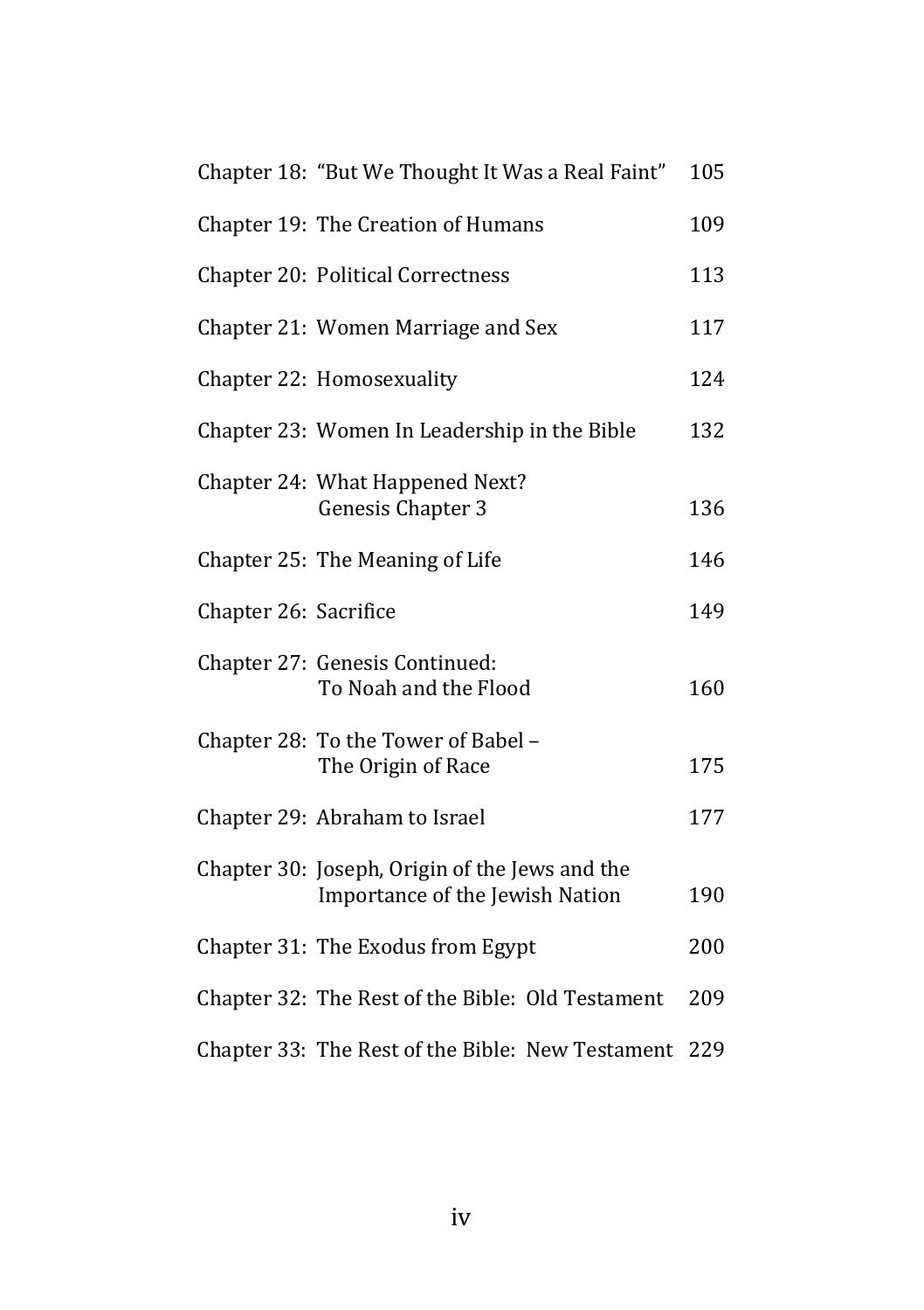# **Preface**

I have been led to write this by 2 observations about today's western society.

The first is that it is commonly believed that science has explained the things that people in the past believed God had done, so now we know how science has explained it all there is not only no need to believe in God or a god or gods but only rather naïve and superstitious people do so.

Not only does this attitude prevail among people of science and others with tertiary education but it is also to be found in people generally, including those who actually have a faith which is all too often undermined by this erroneous belief. 

The reality is that science is in no way in conflict with knowledge of, belief and faith in God. Atheism is actually a rampant, aggressive and intolerant religion and one of its most commonly used weapons is derision of those with a faith.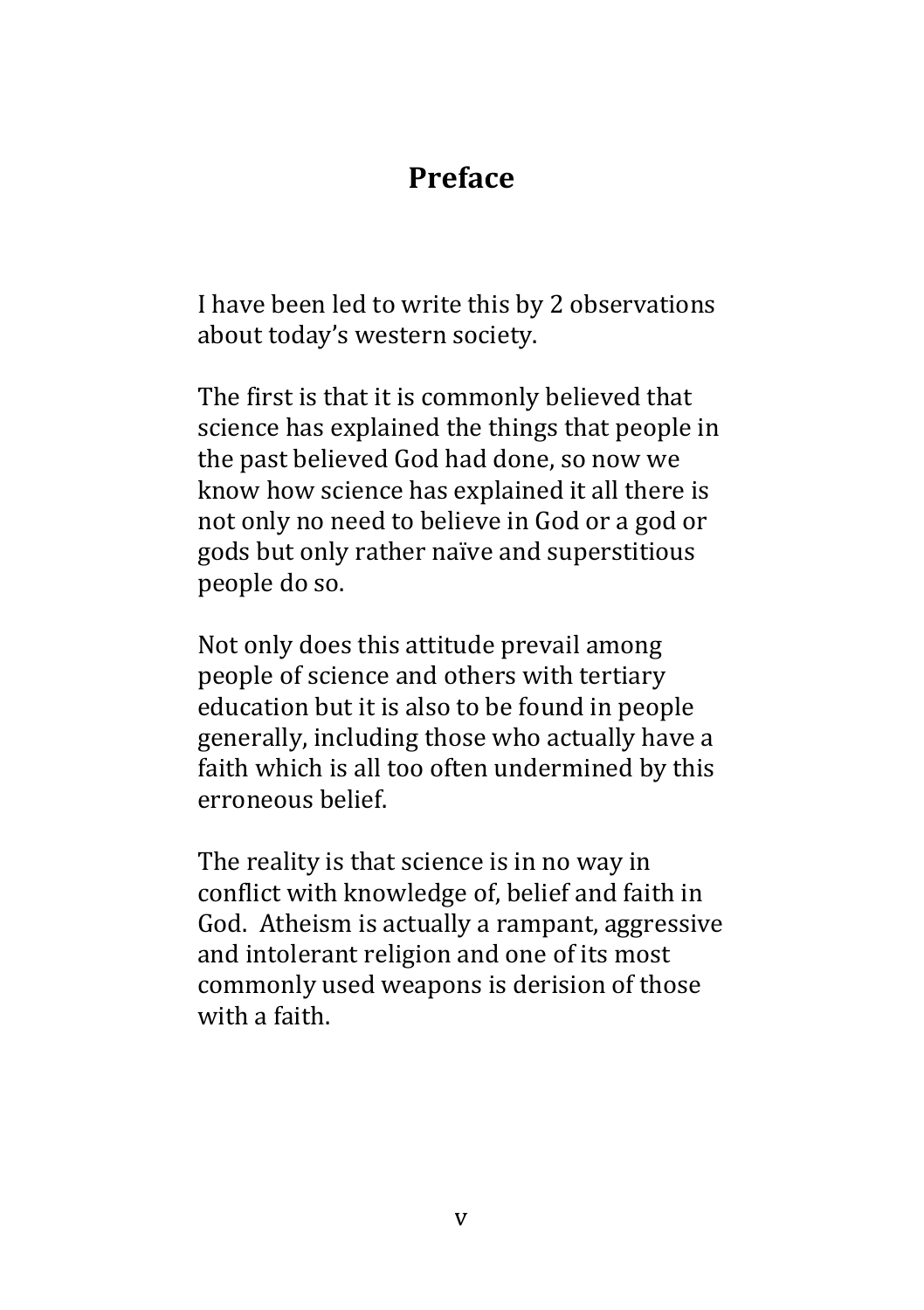I have felt called to redress this and show the overwhelming evidence for the God of the Bible.

In attempting to show the incredible complexity of creation I may have put in too much illustrative scientific data. If the reader has any difficulty in understanding some of the detail, this is not a problem. My point is to illustrate the enormity and complexity of the world in which we live. That is the issue to understand.

The second observation is that today's society has little or no knowledge of many things that were taken for granted even in relatively recent times. For about 2 or 3 generations now folk have not had a basic Sunday School education so although spiritual hunger persists, as is shown in our society by the popularity of astrology and the greater than realised influence of eastern religions, even a basic knowledge of what the Bible is about is lacking despite the principles of the Bible being the very foundation of our culture and society. 

I have tried to address this. Although I start at the beginning the fact is that so much of what comes later in the Bible is foreshadowed. implicit and inherent in the first few chapters. I have therefore interrupted the narrative here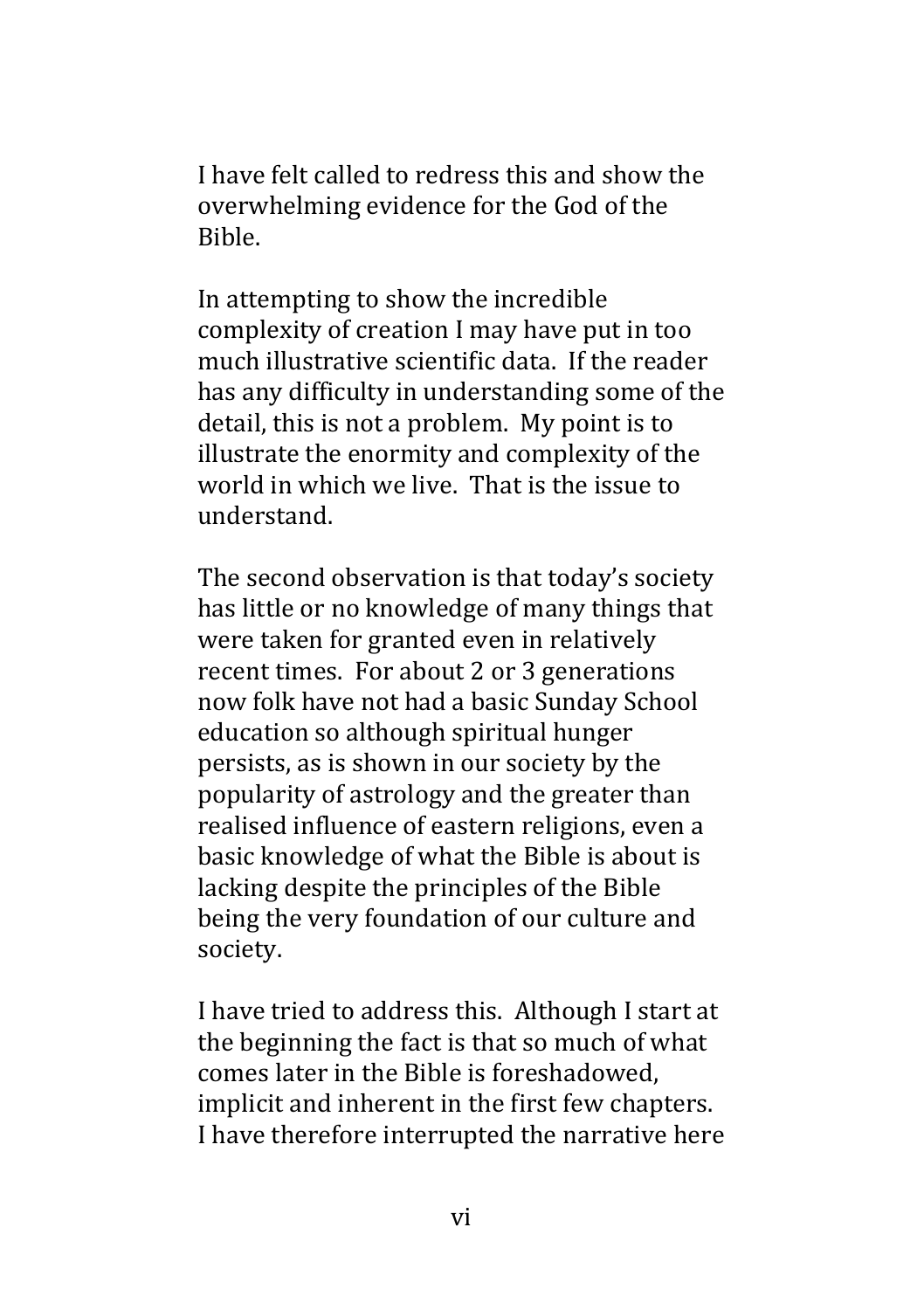and there with prequels and references to what comes later so the reader can get some idea of where it is all heading. There is a risk that this will make it all a bit disjointed but maybe that will avoid monotony!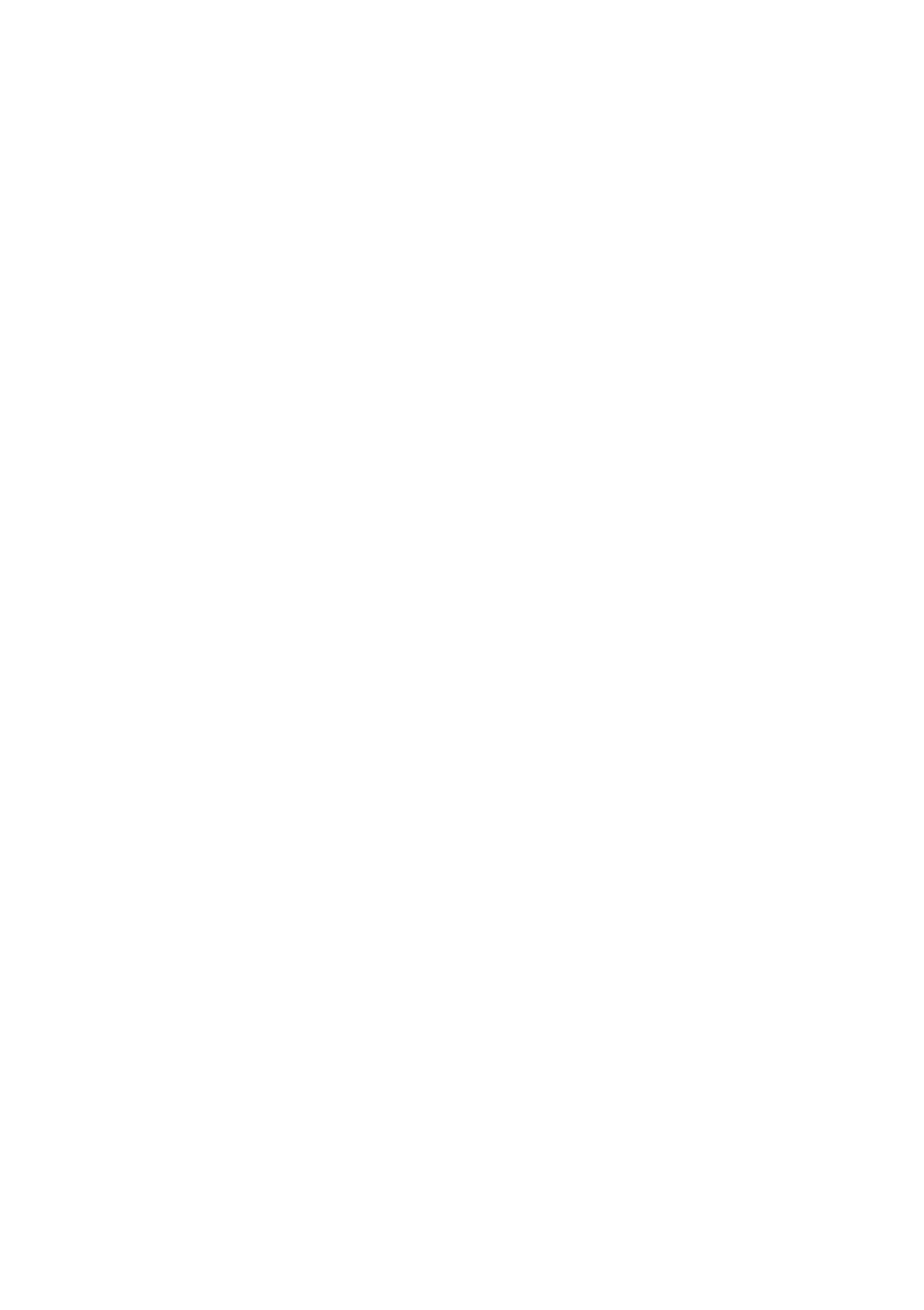## Chapter 1

### **The Goldilocks Syndrome and Other Stories**

Fairy tales are for children, right? Well, I'm not so sure. I have always been an avid reader, even as a child. I read all the fairy stories that were popular at the time, and then some. I greatly enjoyed the usual stories in the Little Golden Books, which I discovered to my delight are available to this day.

But are these stories really for children? When I was a child the Little Golden Books were fine, but I well remember a beautiful edition I was given of Grimm's Fairy Tales, printed on fine paper and leather bound. These were not "sanitised" a la Little Golden Books, they were the originals and they were true to the authors' name. I couldn't finish a story without crying. And you can say the same even for Hans Christian Anderson. Have you compared the Walt Disney production with his original version of "The Little Mermaid"? 

Apart from being sad many of these stories contain important lessons and illustrations of what life is like.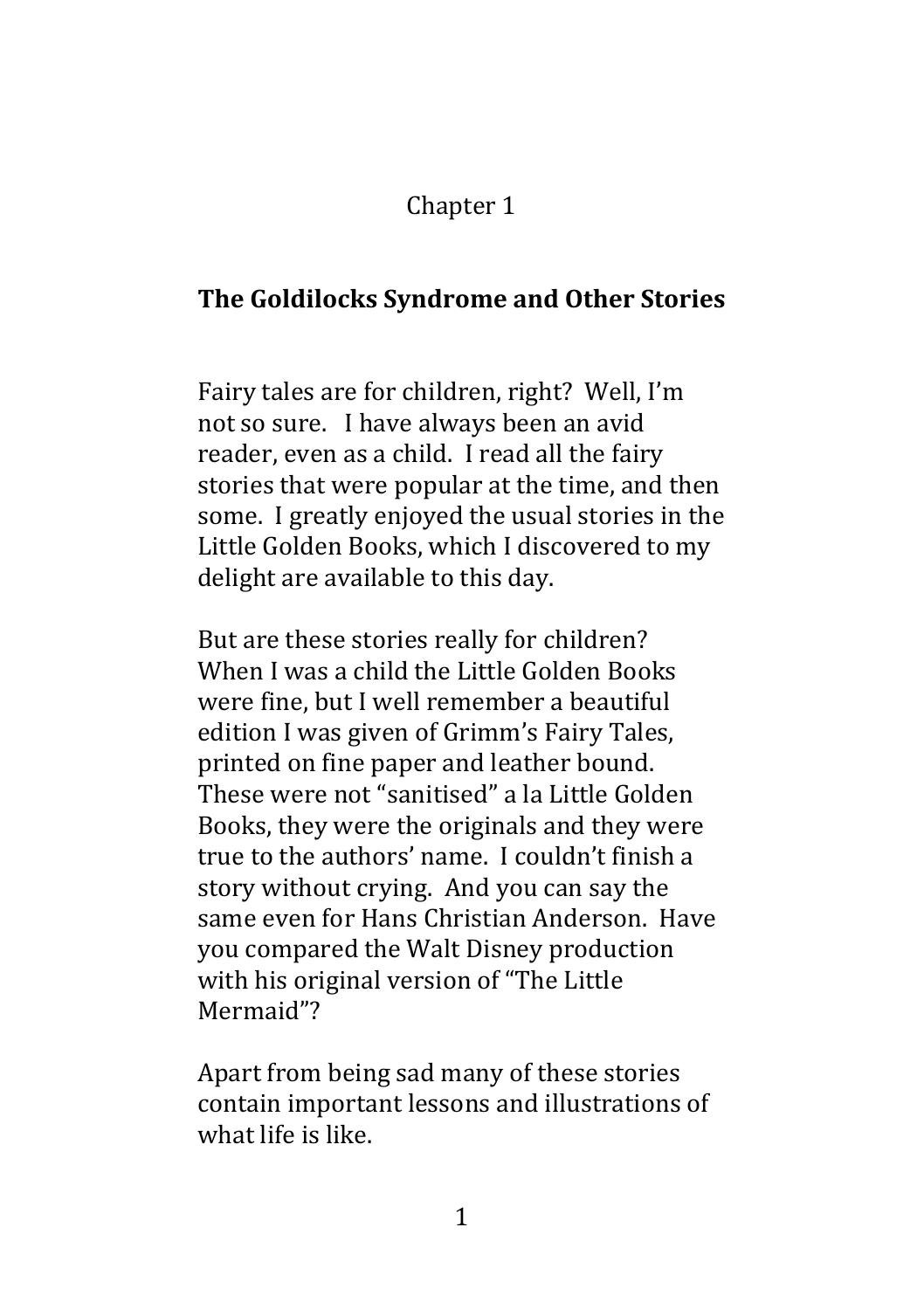One of my favourites is the story of Goldilocks and the three bears. We all remember the story of how little Goldilocks goes for a walk and discovers the bears' cottage while they are out while their porridge cools, how she samples their porridge and their beds.

But wait a minute. What did she think she was doing? She saw the cottage and as the door was open she went in. Didn't it occur to her that it might be someone's home? Did she ask herself whether it was right to just walk in? Did she not realise that the porridge obviously was someone else's breakfast and the beds someone else's property?

Isn't this how people behave though? Don't so many of us wander unquestioningly through life, accepting it all as it comes? Although we know we will all die at some point, how can so many people just carry on through life without a thought as to how such an incredibly complex world could just happen, with nobody having made it? So many folk are not in the least bit concerned even as age gradually brings the inevitable closer. And it's the proverbial ostrich that sticks its head in the sand?

The other fairy tale I love is Hans Christian Anderson's story of the king's new clothes, one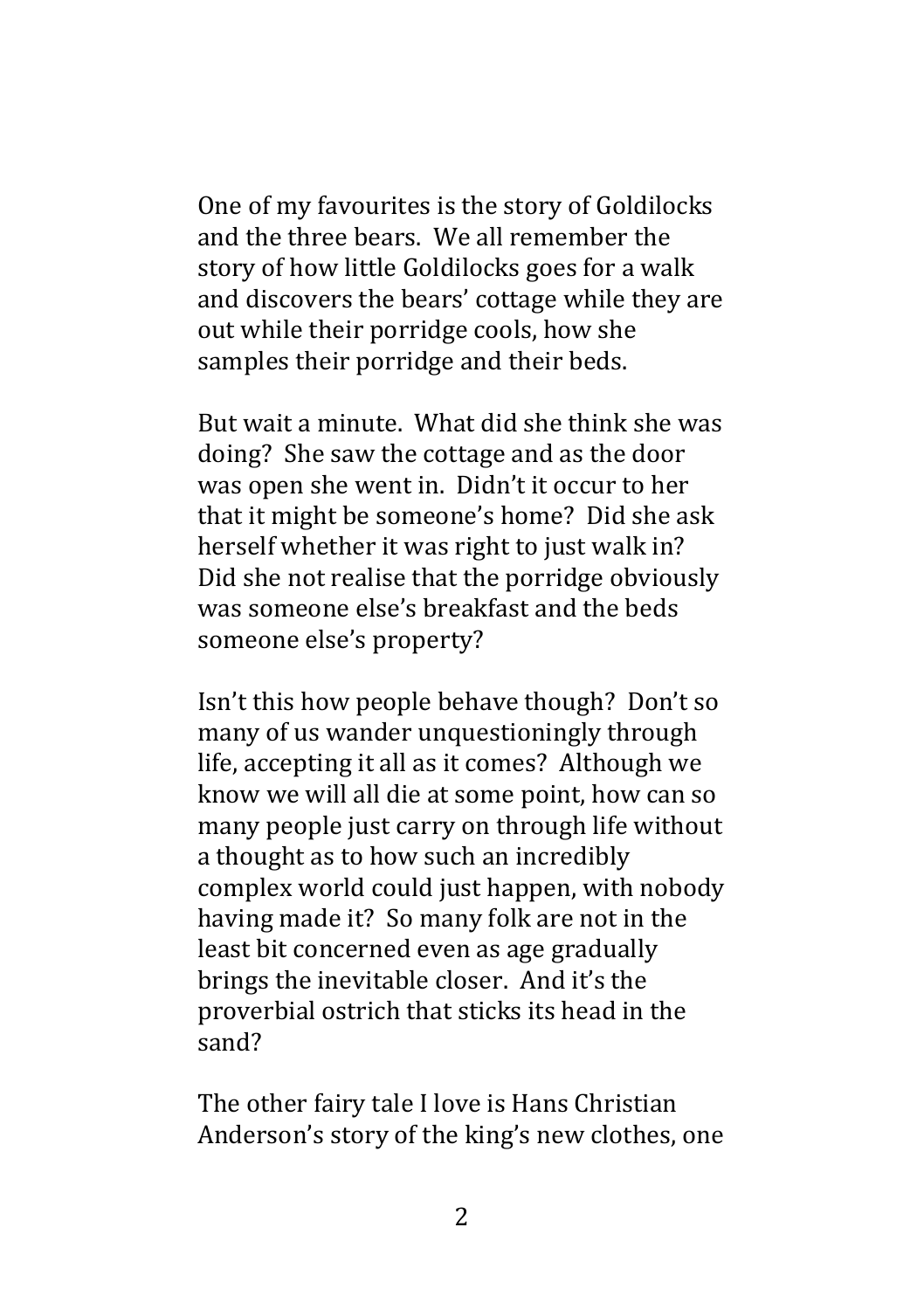the best versions of which is Danny Kaye's delightful interpretation from the 1950s movie Hans Christian Anderson. It can still be found on voutube at:

https://www.youtube.com/watch?v=gLNhIbr oC4s

 $\text{Isn't this a wonderful illustration of how we so}$ often think? If everybody, especially if the "everybody" concerned are influential, gets on a certain bandwagon don't we all just follow?

We do this with our language. How is it fashionable to speak today? I remember when back in the '70s it was trendy to say, "No way!" Now it's "As good as" or "Back in the day..." or "as you do," not to mention "whatever" for the teenagers and bureaucratspeak is legendary. Basically, we can't talk about that unless, at the end of the day, when we have a meeting of all relevant stakeholders we drill down so deep... the way forward is via Key Performance Indicators and benchmarks...

If it's a hot day you mop your brow and express concern about global warming but conveniently nobody says anything if the northern hemisphere has more than its share of snowstorms and blizzards and has the coldest winter for decades. I think you get the picture.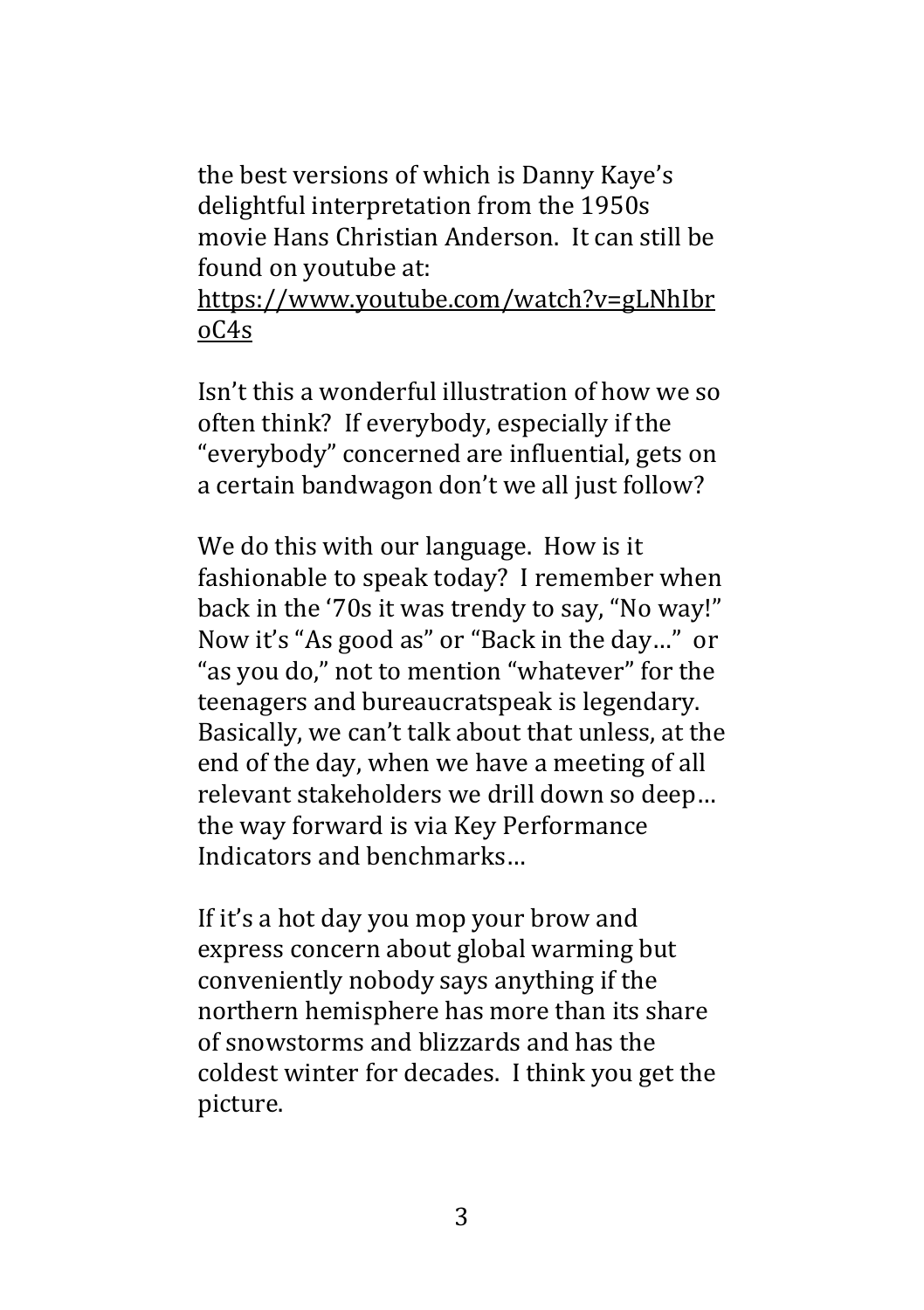We follow the crowd so long as where they are going is the current fashion, all the while pouring often quite vitriolic and hostile scorn and contempt on those who may not follow the crowd, e.g. global warming "deniers".

I just came across this example, a response by someone to a book published by a distinguished academic who disputes climate change. It illustrates perfectly what I am trying to say: "Yes Xxxxxx is renowned - for being an idiot. For those who like to follow this mining geologist who represents the 1% of 'scientists' who dispute climate change..."

Whatever the truth about climate change, last time I checked calling someone an idiot and questioning their standing in the scientific community does not constitute valid scientific process. Nor does it answer the point this "idiot" made, that a single volcanic eruption had put more greenhouse gases into the atmosphere than had been saved in several years of human endeavour.

Still using the example of climate change, I just read a newspaper article in which the columnist says, in explaining her stance as a "warmist," that today more people than ever before believe in global warming. This is as good an example as any of what in modern parlance is called by various names such as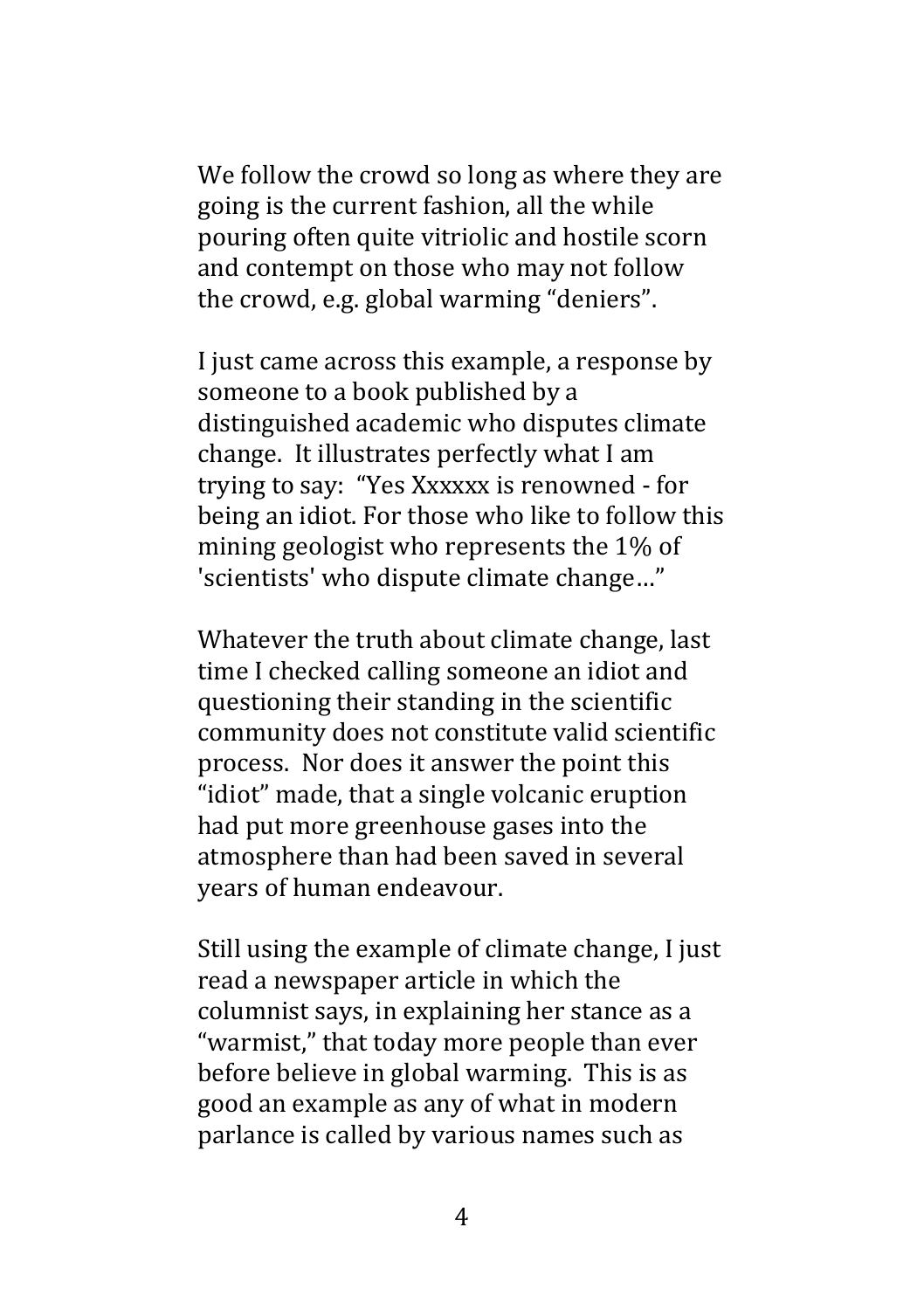vox populi, argumentum ad populum, or in plain English, the bandwagon fallacy. It is not an argument supported by evidence either for or against climate change.

We need more little boys like in Hans Christian Anderson's story.

Today it's fashionable to say that God is dead because we don't need Him any more as science has explained everything. That's what everybody says, but is everybody right? Does it matter? Does science replacing God fill the needs in people's hearts or minds or spirits the way God used to for our parents and for those poor benighted superstitious scienceignoring simpleton idiots who still believe in Him today?

Can it be that people were happier and more secure, with longer marriages, less divorce, fewer single parent families, less teenage suicide and fewer drug problems when they believed in stupid superstition, than today when we believe in scientifically proven truth?

Not quite the same thing as fairy stories but still dear to my heart are the cartoons on the theme of some poor wretch arduously climbing a mountain to reach its very peak to find a wise little guy with a white loincloth, white hair and long white beard so they can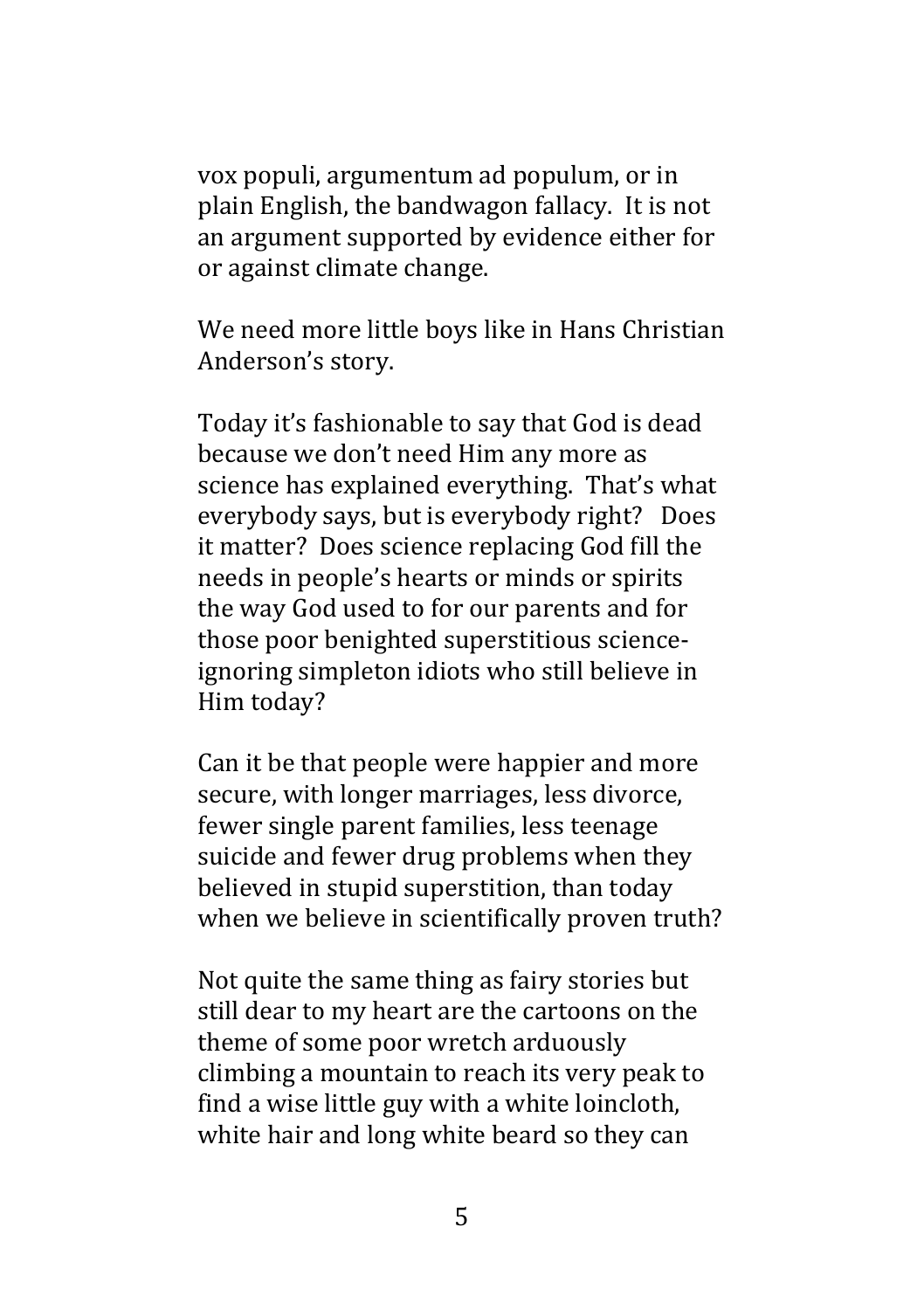ask him, "What is the meaning of life?" We keep seeing these cartoons because we don't believe there is an answer to that question. Too many of us are like the lady with whom I was speaking once who kept repeating with a worried expression, "We can't really know, we can't really know."

Do we really want to know, do we really need to know and does it matter? Come with me on a little journey of exploration and let's find out. Before you protest, yes, it actually is important. 

You don't see the need for God? What do you mean when you say that? Do you mean you're doing OK without Him or do you mean that you don't feel you need God to explain the world in which we live? Or both?

Well, you can't get the right answer to the wrong question. It's not a question of whether or not you see a need for Him, it's a question of, if He exists, does He want something from you, and if so, what?

It is very, and I do mean very, convenient to not believe in God because God is, well, God. If He exists it means He, not you or I, is the centre of the universe. If He is God then maybe we have some obligations to Him. You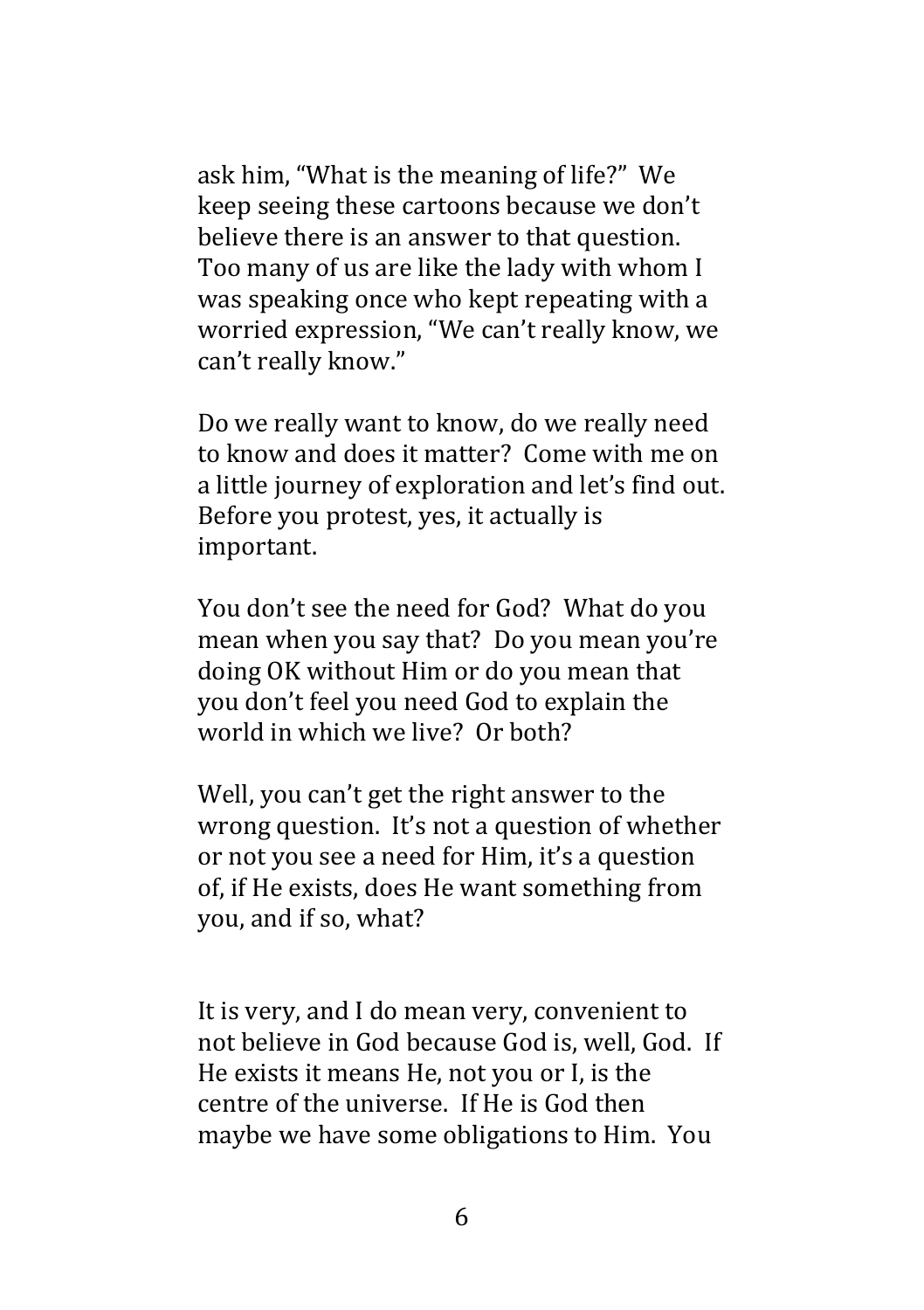may say, "No thanks, I'd rather be an atheist so I can be my own boss." Yes, sure, we all have the right to believe as we will but one of my favourite quotes is from Aldous Huxley, who incidentally was an atheist, who said, "Facts do not cease to exist because they are ignored."

If God does exist we had better be sure whether or not He is relevant to us before we find out the hard way. Being human of course many of us will be rationalising like hell to maintain a belief that He does not exist.

So let's have a little rational thought process here. Actually, hold it right there while we define "rational." All too often when using that word people who don't believe in God want to find "rational" explanations... for things such as miracles etc. By "rational" they mean explainable without the need for any spiritual or divine explanation. I put it to you that that is an abuse of the word "rational." The dictionary definition of rational is "agreeable to reason, reasonable, sensible." It is not "excluding any spiritual element."

I was quite distressed and frustrated as an 18 year old student when, starting university in 1960. I found that the old "science vs. God" argument was still going on. I thought it went out in the 1890s as there is no conflict between the two, and numerous people of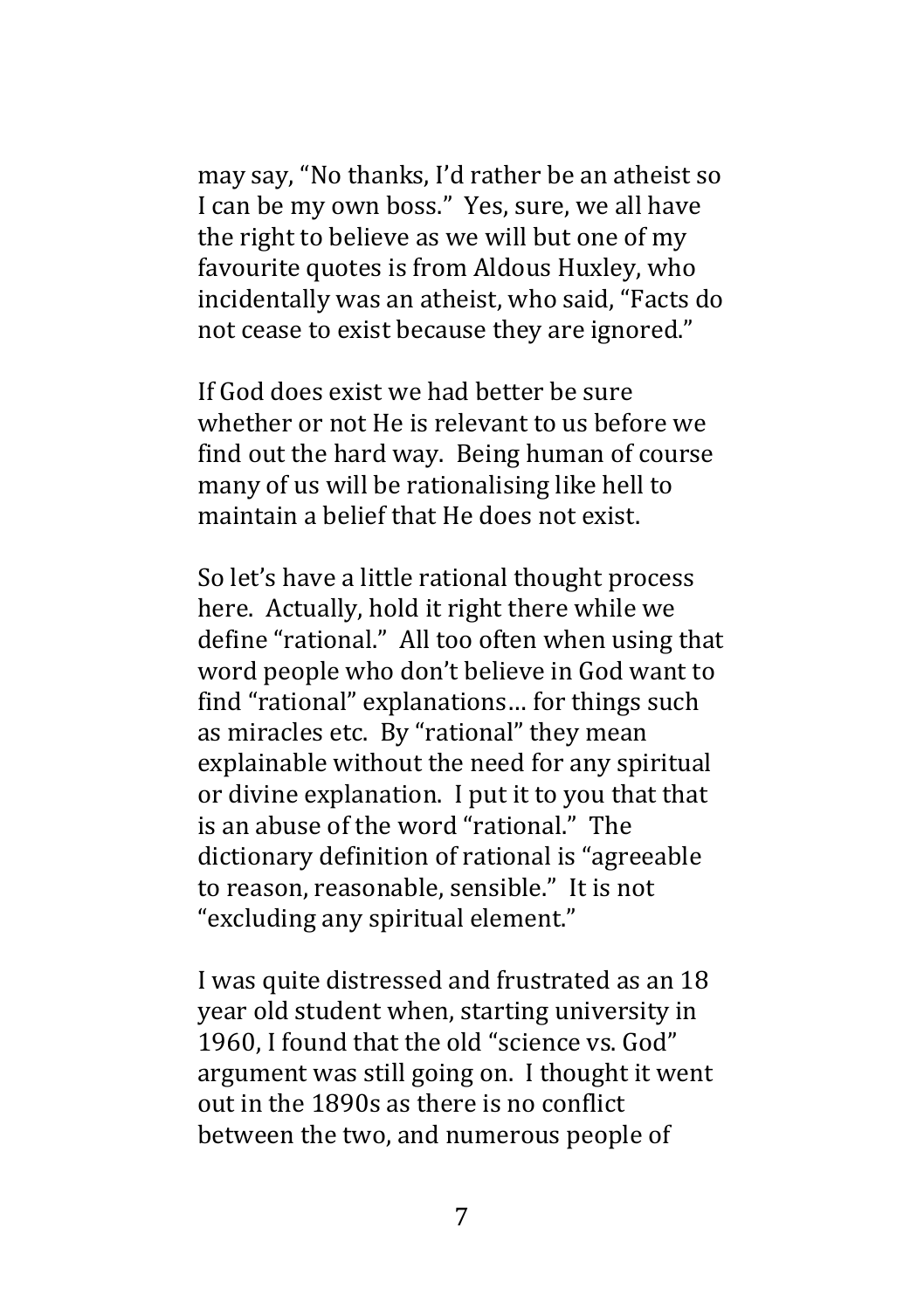science have a firm belief in God. Still the argument dragged on more than half a century later then and to this day.

"Science vs. God" is of course a red herring. The true conflict is between people who want to keep God out of their thinking vs. people who believe in God. There are true scientists in both camps but those who want to exclude God try to do so by delegitimizing those who believe differently.

So let's have a reasonable look at things here. But just before we do, let me explain that I may use the odd Bible verse here and there. So many people, especially those who love to criticise, deride or dismiss the Bible have never read it and have no idea what it is or what it actually says. We'll come to that in due course if our ratiocination, (good word that!) leads us that way but in the meantime bear with me while we start on our journey.

Also just before we start our journey please do realise that it is a challenge. If you are an atheist or agnostic ask yourself whether you are prepared to face the truth if it's different to what you thought? Or, being brutally honest, what you want to think?

When looking at evidence it is really very difficult to not be influenced in one's